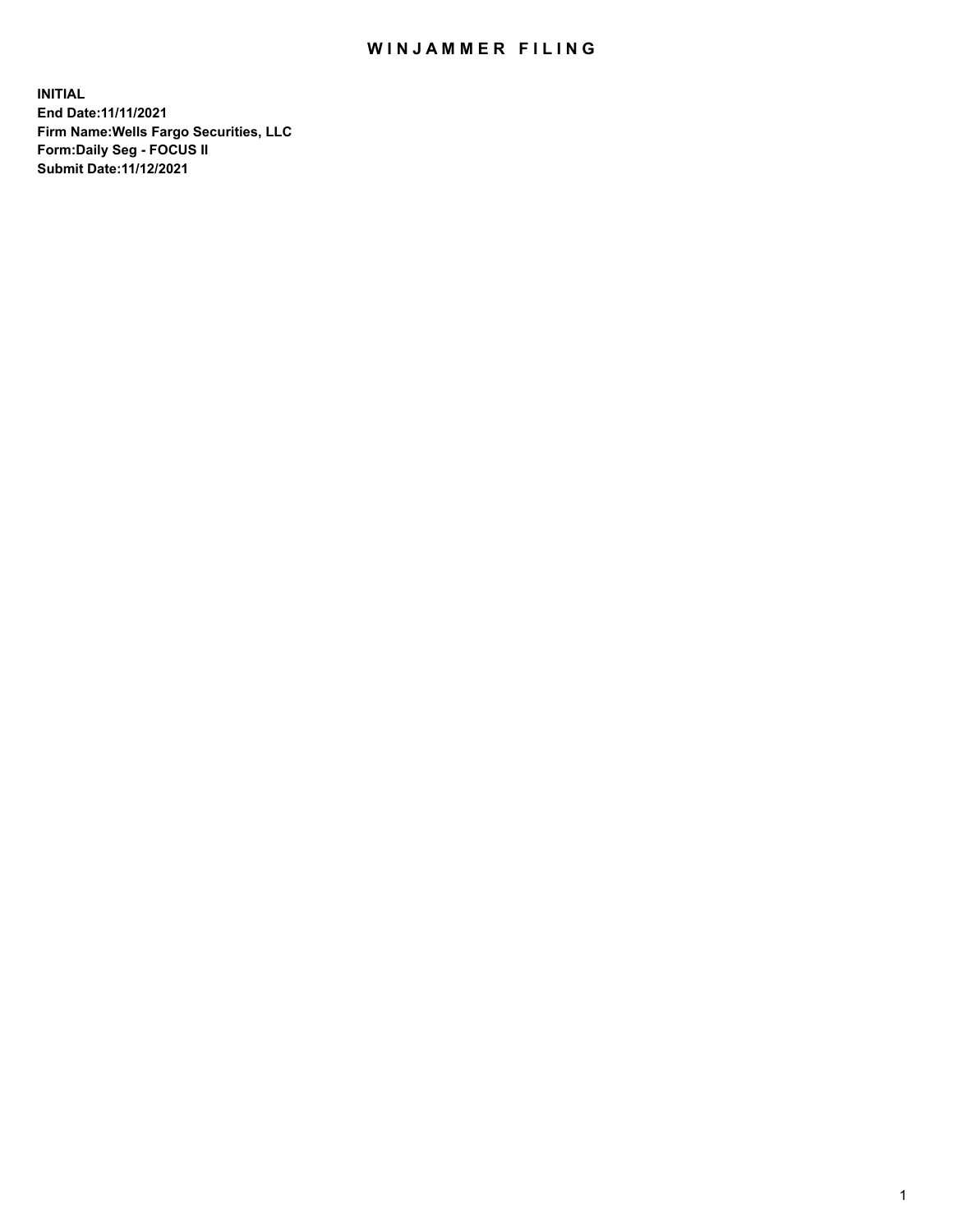**INITIAL End Date:11/11/2021 Firm Name:Wells Fargo Securities, LLC Form:Daily Seg - FOCUS II Submit Date:11/12/2021 Daily Segregation - Cover Page**

| Name of Company                                                                                                                                                                                                                                                                                                                | <b>Wells Fargo Securities LLC</b>                      |
|--------------------------------------------------------------------------------------------------------------------------------------------------------------------------------------------------------------------------------------------------------------------------------------------------------------------------------|--------------------------------------------------------|
| <b>Contact Name</b>                                                                                                                                                                                                                                                                                                            | <b>James Gnall</b>                                     |
| <b>Contact Phone Number</b>                                                                                                                                                                                                                                                                                                    | 917-699-6822                                           |
| <b>Contact Email Address</b>                                                                                                                                                                                                                                                                                                   | james.w.gnall@wellsfargo.com                           |
| FCM's Customer Segregated Funds Residual Interest Target (choose one):<br>a. Minimum dollar amount: ; or<br>b. Minimum percentage of customer segregated funds required:% ; or<br>c. Dollar amount range between: and; or<br>d. Percentage range of customer segregated funds required between: % and %.                       | 125,000,000<br><u>0</u><br><u>00</u><br>0 <sub>0</sub> |
| FCM's Customer Secured Amount Funds Residual Interest Target (choose one):<br>a. Minimum dollar amount: ; or<br>b. Minimum percentage of customer secured funds required:%; or<br>c. Dollar amount range between: and; or<br>d. Percentage range of customer secured funds required between: % and %.                          | 35,000,000<br><u>0</u><br>00<br>0 <sub>0</sub>         |
| FCM's Cleared Swaps Customer Collateral Residual Interest Target (choose one):<br>a. Minimum dollar amount: ; or<br>b. Minimum percentage of cleared swaps customer collateral required:% ; or<br>c. Dollar amount range between: and; or<br>d. Percentage range of cleared swaps customer collateral required between:% and%. | 360,000,000<br><u>0</u><br>0 Q<br>00                   |

Attach supporting documents CH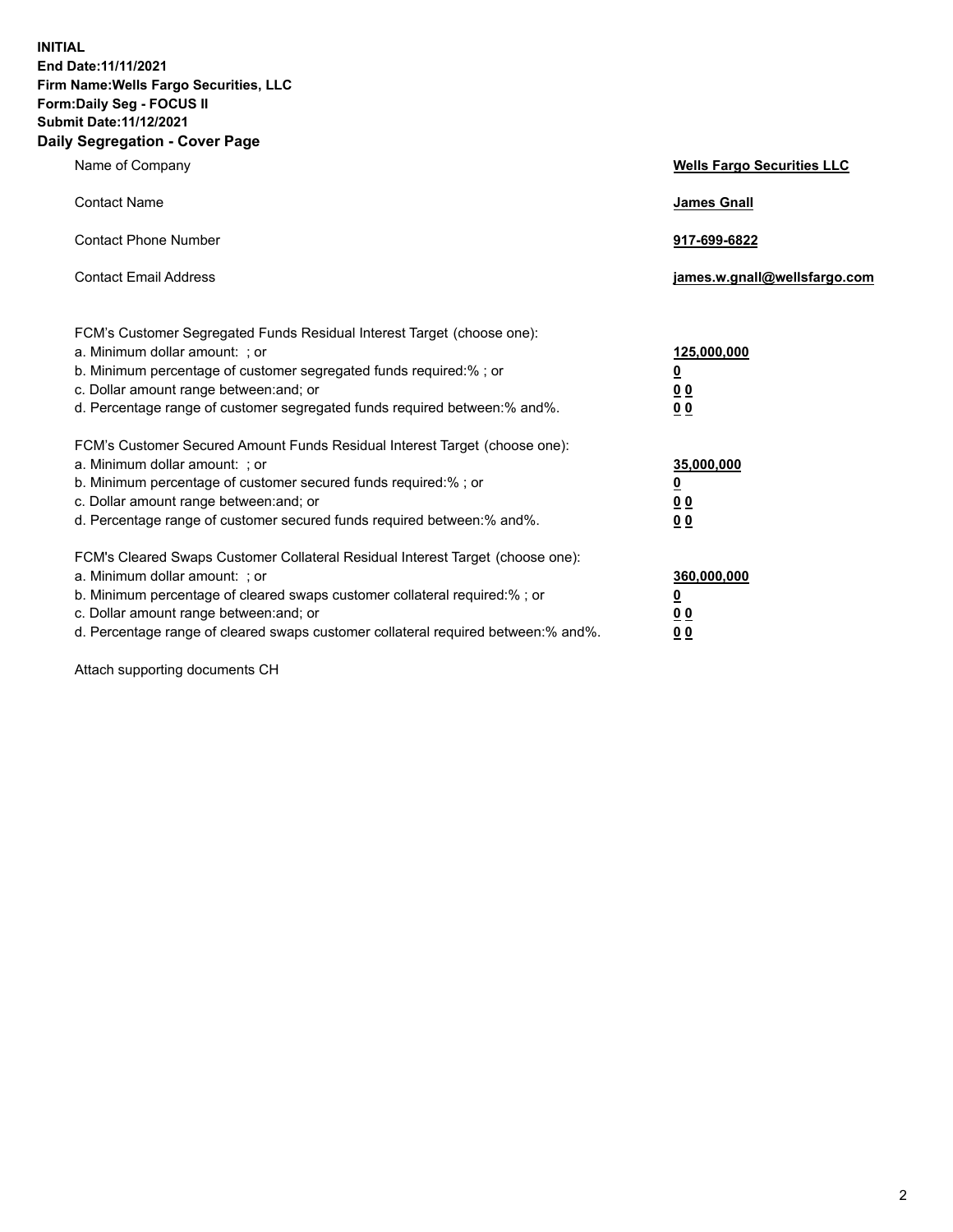## **INITIAL End Date:11/11/2021 Firm Name:Wells Fargo Securities, LLC Form:Daily Seg - FOCUS II Submit Date:11/12/2021**

## **Daily Segregation - Secured Amounts**

| Foreign Futures and Foreign Options Secured Amounts                                                        |                                                                                                                                                                                                                                                                                                                                                                                                                                                                                                                                                                                                                                           |
|------------------------------------------------------------------------------------------------------------|-------------------------------------------------------------------------------------------------------------------------------------------------------------------------------------------------------------------------------------------------------------------------------------------------------------------------------------------------------------------------------------------------------------------------------------------------------------------------------------------------------------------------------------------------------------------------------------------------------------------------------------------|
| Amount required to be set aside pursuant to law, rule or regulation of a foreign                           | $0$ [7305]                                                                                                                                                                                                                                                                                                                                                                                                                                                                                                                                                                                                                                |
| government or a rule of a self-regulatory organization authorized thereunder                               |                                                                                                                                                                                                                                                                                                                                                                                                                                                                                                                                                                                                                                           |
|                                                                                                            |                                                                                                                                                                                                                                                                                                                                                                                                                                                                                                                                                                                                                                           |
| A. Cash                                                                                                    | 109,752,034 [7315]                                                                                                                                                                                                                                                                                                                                                                                                                                                                                                                                                                                                                        |
|                                                                                                            | 192,580,844 [7317]                                                                                                                                                                                                                                                                                                                                                                                                                                                                                                                                                                                                                        |
|                                                                                                            | 200,309,264 [7325]                                                                                                                                                                                                                                                                                                                                                                                                                                                                                                                                                                                                                        |
| Exchange traded options                                                                                    |                                                                                                                                                                                                                                                                                                                                                                                                                                                                                                                                                                                                                                           |
|                                                                                                            | 2,692,630 [7335]                                                                                                                                                                                                                                                                                                                                                                                                                                                                                                                                                                                                                          |
| b. Market value of open contracts granted (sold) on a foreign board of trade                               | -656,572 <sup>[7337]</sup>                                                                                                                                                                                                                                                                                                                                                                                                                                                                                                                                                                                                                |
| Net equity (deficit) (add lines 1. 2. and 3.)                                                              | 504,678,200 [7345]                                                                                                                                                                                                                                                                                                                                                                                                                                                                                                                                                                                                                        |
| Account liquidating to a deficit and account with a debit balances - gross amount                          | 24,177,036 [7351]                                                                                                                                                                                                                                                                                                                                                                                                                                                                                                                                                                                                                         |
| Less: amount offset by customer owned securities                                                           | -24,175,029 [7352] 2,007 [7354]                                                                                                                                                                                                                                                                                                                                                                                                                                                                                                                                                                                                           |
| Amount required to be set aside as the secured amount - Net Liquidating Equity                             | 504,680,207 [7355]                                                                                                                                                                                                                                                                                                                                                                                                                                                                                                                                                                                                                        |
| Method (add lines 4 and 5)                                                                                 |                                                                                                                                                                                                                                                                                                                                                                                                                                                                                                                                                                                                                                           |
| Greater of amount required to be set aside pursuant to foreign jurisdiction (above) or line                | 504,680,207 [7360]                                                                                                                                                                                                                                                                                                                                                                                                                                                                                                                                                                                                                        |
| 6.                                                                                                         |                                                                                                                                                                                                                                                                                                                                                                                                                                                                                                                                                                                                                                           |
| FUNDS DEPOSITED IN SEPARATE REGULATION 30.7 ACCOUNTS                                                       |                                                                                                                                                                                                                                                                                                                                                                                                                                                                                                                                                                                                                                           |
| Cash in banks                                                                                              |                                                                                                                                                                                                                                                                                                                                                                                                                                                                                                                                                                                                                                           |
| A. Banks located in the United States                                                                      | 69,976,711 [7500]                                                                                                                                                                                                                                                                                                                                                                                                                                                                                                                                                                                                                         |
| B. Other banks qualified under Regulation 30.7                                                             | 139,896,299 [7520] 209,873,010                                                                                                                                                                                                                                                                                                                                                                                                                                                                                                                                                                                                            |
|                                                                                                            | [7530]                                                                                                                                                                                                                                                                                                                                                                                                                                                                                                                                                                                                                                    |
| Securities                                                                                                 |                                                                                                                                                                                                                                                                                                                                                                                                                                                                                                                                                                                                                                           |
| A. In safekeeping with banks located in the United States                                                  | 125,174,985 [7540]                                                                                                                                                                                                                                                                                                                                                                                                                                                                                                                                                                                                                        |
| B. In safekeeping with other banks qualified under Regulation 30.7                                         | 0 [7560] 125,174,985 [7570]                                                                                                                                                                                                                                                                                                                                                                                                                                                                                                                                                                                                               |
| Equities with registered futures commission merchants                                                      |                                                                                                                                                                                                                                                                                                                                                                                                                                                                                                                                                                                                                                           |
| A. Cash                                                                                                    | -28,529,231 [7580]                                                                                                                                                                                                                                                                                                                                                                                                                                                                                                                                                                                                                        |
| <b>B.</b> Securities                                                                                       | 87,416,086 [7590]                                                                                                                                                                                                                                                                                                                                                                                                                                                                                                                                                                                                                         |
| C. Unrealized gain (loss) on open futures contracts                                                        | 70,822,291 [7600]                                                                                                                                                                                                                                                                                                                                                                                                                                                                                                                                                                                                                         |
| D. Value of long option contracts                                                                          | 2,692,630 [7610]                                                                                                                                                                                                                                                                                                                                                                                                                                                                                                                                                                                                                          |
| E. Value of short option contracts                                                                         | <mark>-656,572</mark> [7615] <u>131,745,204</u> [7620]                                                                                                                                                                                                                                                                                                                                                                                                                                                                                                                                                                                    |
| Amounts held by clearing organizations of foreign boards of trade                                          |                                                                                                                                                                                                                                                                                                                                                                                                                                                                                                                                                                                                                                           |
| A. Cash                                                                                                    | $0$ [7640]                                                                                                                                                                                                                                                                                                                                                                                                                                                                                                                                                                                                                                |
| <b>B.</b> Securities                                                                                       | $0$ [7650]                                                                                                                                                                                                                                                                                                                                                                                                                                                                                                                                                                                                                                |
| C. Amount due to (from) clearing organization - daily variation                                            | $0$ [7660]                                                                                                                                                                                                                                                                                                                                                                                                                                                                                                                                                                                                                                |
|                                                                                                            | $0$ [7670]                                                                                                                                                                                                                                                                                                                                                                                                                                                                                                                                                                                                                                |
| E. Value of short option contracts                                                                         | 0 [7675] 0 [7680]                                                                                                                                                                                                                                                                                                                                                                                                                                                                                                                                                                                                                         |
|                                                                                                            |                                                                                                                                                                                                                                                                                                                                                                                                                                                                                                                                                                                                                                           |
|                                                                                                            | -97,462,004 [7700]                                                                                                                                                                                                                                                                                                                                                                                                                                                                                                                                                                                                                        |
| <b>B.</b> Securities                                                                                       | 215,092,718 [7710]                                                                                                                                                                                                                                                                                                                                                                                                                                                                                                                                                                                                                        |
|                                                                                                            | 85,318,733 [7720]                                                                                                                                                                                                                                                                                                                                                                                                                                                                                                                                                                                                                         |
|                                                                                                            | $0$ [7730]                                                                                                                                                                                                                                                                                                                                                                                                                                                                                                                                                                                                                                |
|                                                                                                            | 0 [7735] 202,949,447 [7740]                                                                                                                                                                                                                                                                                                                                                                                                                                                                                                                                                                                                               |
|                                                                                                            | 0 [7760]                                                                                                                                                                                                                                                                                                                                                                                                                                                                                                                                                                                                                                  |
|                                                                                                            | $0$ [7765]                                                                                                                                                                                                                                                                                                                                                                                                                                                                                                                                                                                                                                |
| Total funds in separate section 30.7 accounts                                                              | 669,742,646 [7770]                                                                                                                                                                                                                                                                                                                                                                                                                                                                                                                                                                                                                        |
| Excess (deficiency) Set Aside for Secured Amount (subtract line 7 Secured Statement<br>Page 1 from Line 8) | 165,062,439 [7380]                                                                                                                                                                                                                                                                                                                                                                                                                                                                                                                                                                                                                        |
|                                                                                                            | Net ledger balance - Foreign Futures and Foreign Option Trading - All Customers<br>B. Securities (at market)<br>Net unrealized profit (loss) in open futures contracts traded on a foreign board of trade<br>a. Market value of open option contracts purchased on a foreign board of trade<br>D. Value of long option contracts<br>Amounts held by members of foreign boards of trade<br>A. Cash<br>C. Unrealized gain (loss) on open futures contracts<br>D. Value of long option contracts<br>E. Value of short option contracts<br>Amounts with other depositories designated by a foreign board of trade<br>Segregated funds on hand |

- 10. Management Target Amount for Excess funds in separate section 30.7 accounts **35,000,000** [7780]
- 11. Excess (deficiency) funds in separate 30.7 accounts over (under) Management Target **130,062,439** [7785]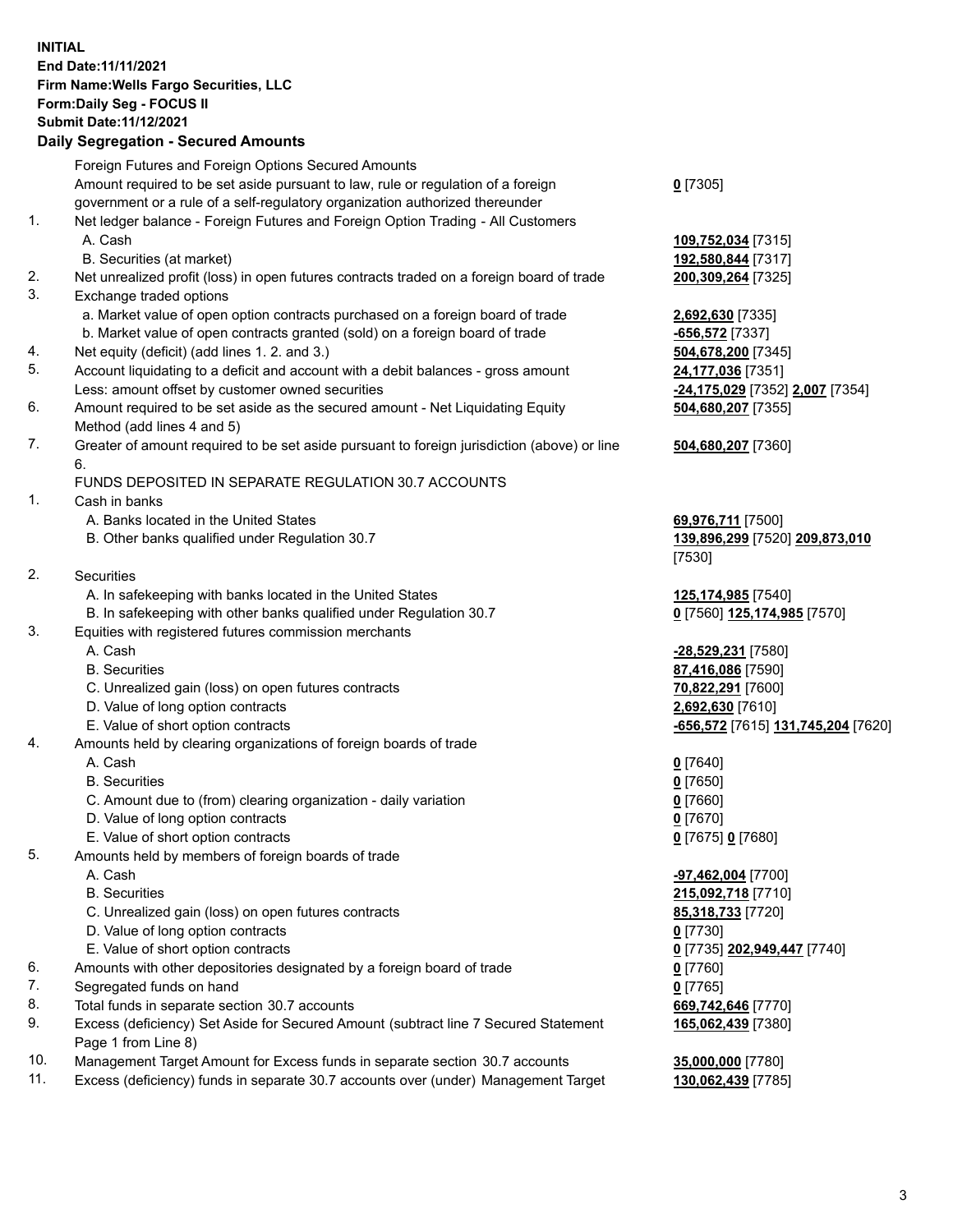**INITIAL End Date:11/11/2021 Firm Name:Wells Fargo Securities, LLC Form:Daily Seg - FOCUS II Submit Date:11/12/2021 Daily Segregation - Segregation Statement** SEGREGATION REQUIREMENTS(Section 4d(2) of the CEAct) 1. Net ledger balance

A. Cash **3,453,430,188** [7010] B. Securities (at market) **1,789,292,244** [7020] 2. Net unrealized profit (loss) in open futures contracts traded on a contract market **-152,808,658** [7030] 3. Exchange traded options A. Add market value of open option contracts purchased on a contract market **2,004,246,298** [7032] B. Deduct market value of open option contracts granted (sold) on a contract market **-2,040,480,137** [7033] 4. Net equity (deficit) (add lines 1, 2 and 3) **5,053,679,935** [7040] 5. Accounts liquidating to a deficit and accounts with debit balances - gross amount **375,554,210** [7045] Less: amount offset by customer securities **-358,817,321** [7047] **16,736,889** [7050] 6. Amount required to be segregated (add lines 4 and 5) **5,070,416,824** [7060] FUNDS IN SEGREGATED ACCOUNTS 7. Deposited in segregated funds bank accounts A. Cash **224,343,563** [7070] B. Securities representing investments of customers' funds (at market) **195,066,793** [7080] C. Securities held for particular customers or option customers in lieu of cash (at market) **154,482,840** [7090] 8. Margins on deposit with derivatives clearing organizations of contract markets A. Cash **2,720,529,565** [7100] B. Securities representing investments of customers' funds (at market) **769,449,390** [7110] C. Securities held for particular customers or option customers in lieu of cash (at market) **1,634,809,404** [7120] 9. Net settlement from (to) derivatives clearing organizations of contract markets **-129,138,913** [7130] 10. Exchange traded options A. Value of open long option contracts **2,004,246,298** [7132] B. Value of open short option contracts **-2,040,480,137** [7133] 11. Net equities with other FCMs A. Net liquidating equity **0** [7140] B. Securities representing investments of customers' funds (at market) **0** [7160] C. Securities held for particular customers or option customers in lieu of cash (at market) **0** [7170] 12. Segregated funds on hand **0** [7150] 13. Total amount in segregation (add lines 7 through 12) **5,533,308,803** [7180] 14. Excess (deficiency) funds in segregation (subtract line 6 from line 13) **462,891,979** [7190] 15. Management Target Amount for Excess funds in segregation **125,000,000** [7194] 16. Excess (deficiency) funds in segregation over (under) Management Target Amount Excess **337,891,979** [7198]